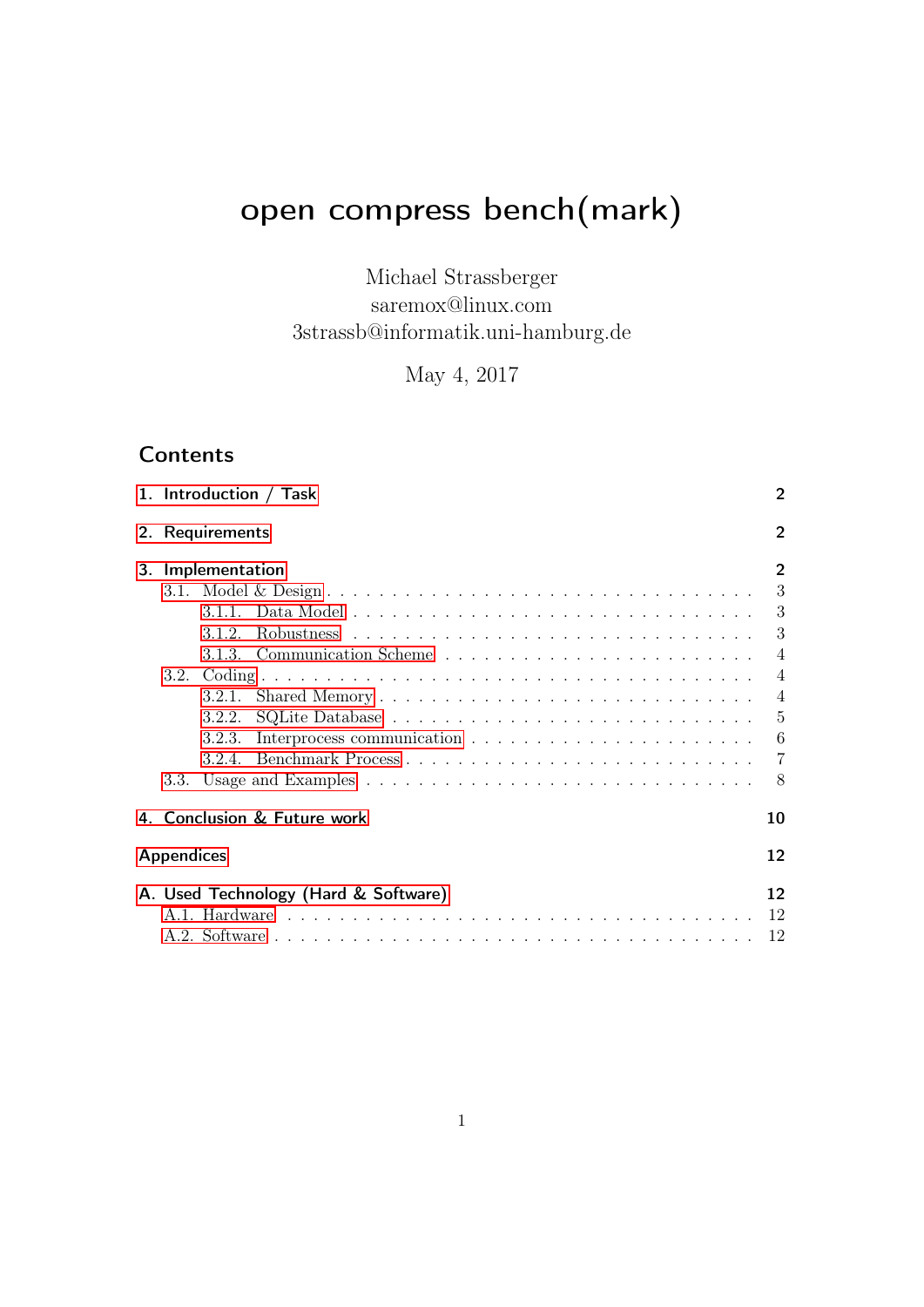## <span id="page-1-0"></span>1. Introduction / Task

This report originates from the course "Parallelrechnerevaluation" (PRE) of Universität Hamburg (UHH). Supervisor was Dr. Michael Kuhn of Scientific Computing Research Group of UHH. The Project goal of PRE was to design and implement an evaluation tool for compression algorithms. It also needed to have an easy way for data extraction. The primary goal is therefore to create an instrument that assists scientific teams to choose the best suitable compression algorithm for their workload to archive:

- 1. better performance
- 2. more storage capacity
- 3. lower costs

The theory for this project originates from the Paper "Data Compression for Climate Data" released in "Supercomputing frontiers and innovations" Journal by Michael Kuhn, Julian Kunkel and Thomas Ludwig [\[KKL16\]](#page-10-0).

The project is called "open compress benchmark". It emphasize the open-source character of the benchmark itself and its used algorithms. The Code of this project is released and maintained on github. <https://github.com/Saremox/ocbench>. Its licensed under the terms of GNU General Public License, version 2 [http://www.gnu.org/licenses/](http://www.gnu.org/licenses/gpl-2.0.html) [gpl-2.0.html](http://www.gnu.org/licenses/gpl-2.0.html)

## <span id="page-1-1"></span>2. Requirements

Since this tool's purpose is helping to evaluate the compressibility and throughput of several compression algorithms, it should be easy to use and easy to obtain the results. Therefore the requirements focus on being maintenance free and robust. To accomplish this, the model focuses heavily on the Unix philosophy, of single small libraries which do one job and doing it well.

## <span id="page-1-2"></span>3. Implementation

The Unified modeling language UML consist of various diagram standards. It is an ideal method to get an overview of the whole project. The modeling effort paid out in an early stage of the development. It made the testing of the single components of the system less complex. The methods used in this project orientates on human-centered methods used in the human-computer-interaction course at Universität Hamburg.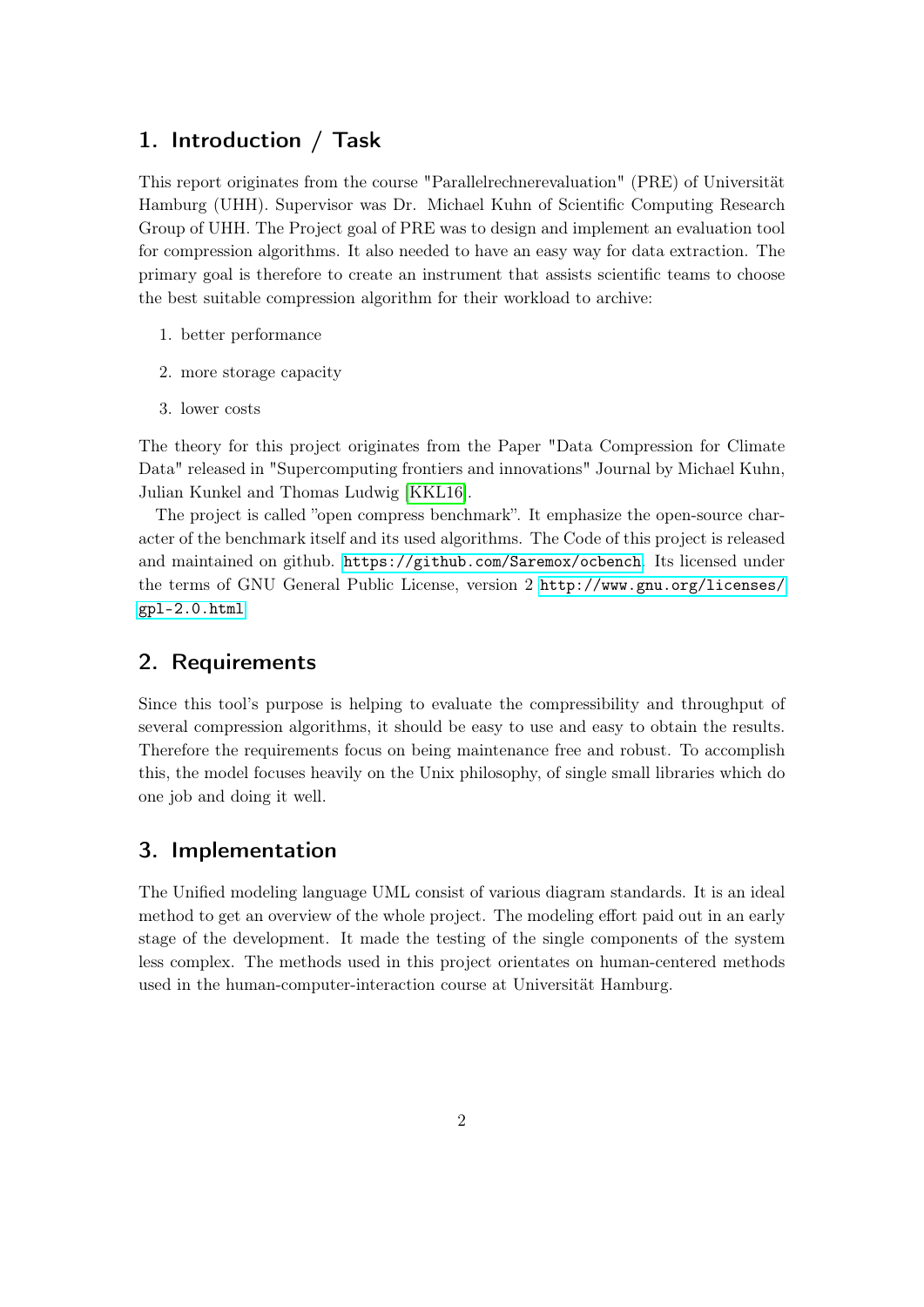squash  $<sup>1</sup>$  $<sup>1</sup>$  $<sup>1</sup>$  is a "Compression abstraction library and utilities" and is used in this project</sup> to support 31 plugins with various compression algorithms. It uniforms them to a simple to use interface.

### <span id="page-2-0"></span>3.1. Model & Design

#### <span id="page-2-1"></span>3.1.1. Data Model

First off a basic data structure was modeled, to get an overview of what is necessary for a database layout. The model takes into account the various options different algorithms can have through an n:n relation in the model.

This model has the flexibility of unlimited option value pairs for each compression algorithm. However, this flexibility also adds complexity in the detection if a compressionoption-value combination already exists. The complexity is discussed later in the implementation section.



<span id="page-2-3"></span>Figure 1: Database Layout

Figure [1](#page-2-3) shows the different entities and their relations. Redundant information in the database scheme is reduced with the 3rd normal form.

#### <span id="page-2-2"></span>3.1.2. Robustness

To archive the wanted robustness of the application, I have worked out with my supervisor to use an operation system similar approach. We decided to encapsulate the compression algorithms in their own process. Each individual process then gets monitored. With this method, we were able to restart crashed instances of algorithms on the fly without user

<sup>1</sup> <https://github.com/quixdb/squash>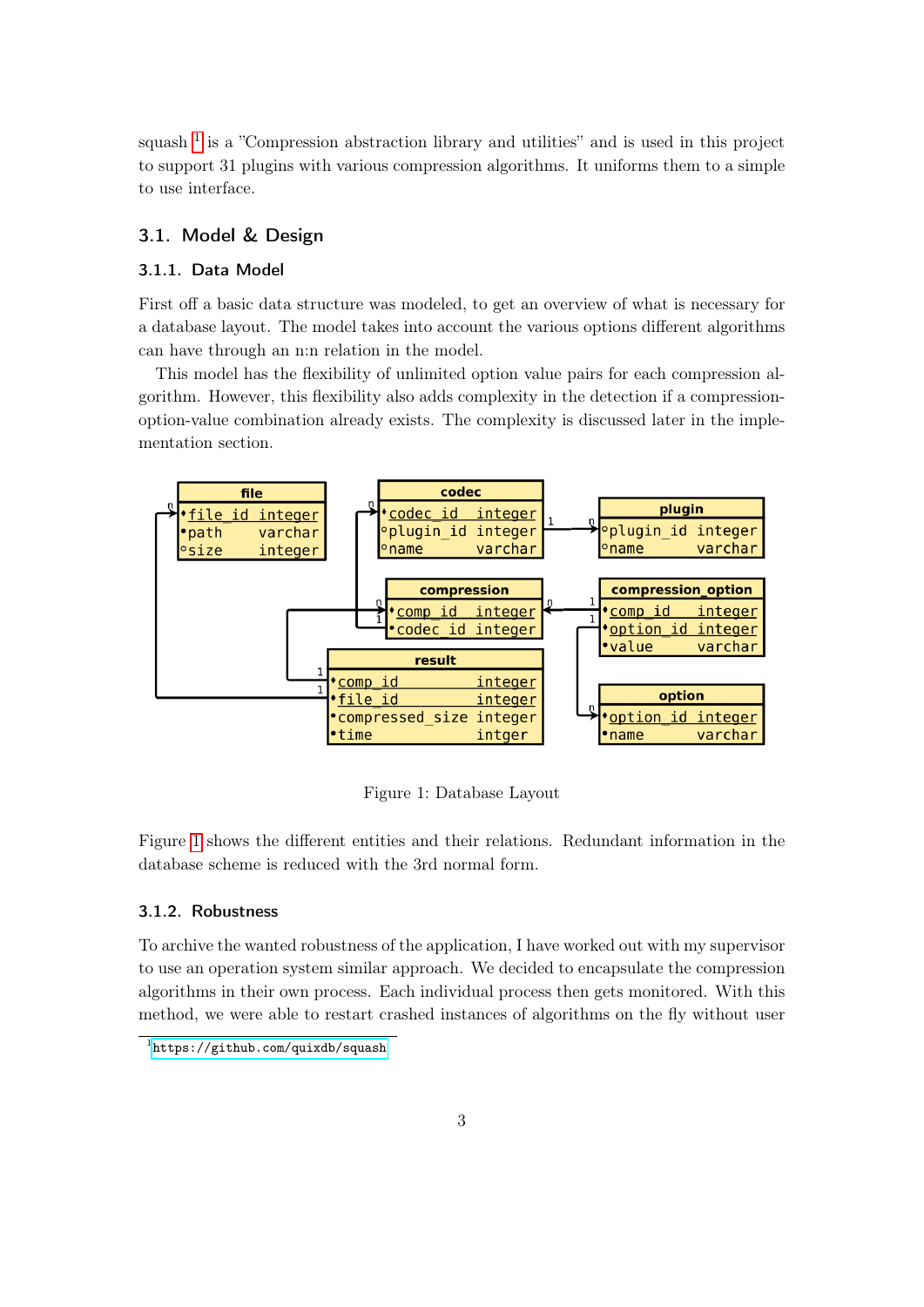interference. This feature is mandatory to run this program in a cluster environment. This robustness introduces a higher coordination effort for the different processes and threads.

#### <span id="page-3-0"></span>3.1.3. Communication Scheme

The main components of the system are main thread, a scheduler, several watchdogs and their worker processes.

The scheduler is coordinating the shared memory buffers and job allocation to the different worker processes. After scheduling the jobs, it notifies the corresponding watchdog that the shared memory buffer is ready for reading. It also tells what compression algorithm the worker process will use to benchmark the provided file.

The watchdog communicates over Inter-Process-Communication [IPC] with the worker process and observes if the worker process gets signaled. If a process gets signaled, it gets automatically restarted and thus retries the failed job. An ideal solution would be, that the watchdog only takes a defined number of tries-per-algorithm and then skip the algorithm to overcome the risk of infinite loops.



<span id="page-3-3"></span>Figure 2: Sequence diagram for IPC communication scheme

An example iteration of the previ-

ous steps is given in figure [2.](#page-3-3) The sequence diagram demonstrates the whole process of scheduling jobs, transmitting it to the worker process and retrieving the results.

#### <span id="page-3-1"></span>3.2. Coding

#### <span id="page-3-2"></span>3.2.1. Shared Memory

To eliminate the bottlenecks of storage and/or network all files which will be benchmarked get loaded into a shared memory block that is accessible by all workers. The Linux kernel offers multiple implementations for shared memory.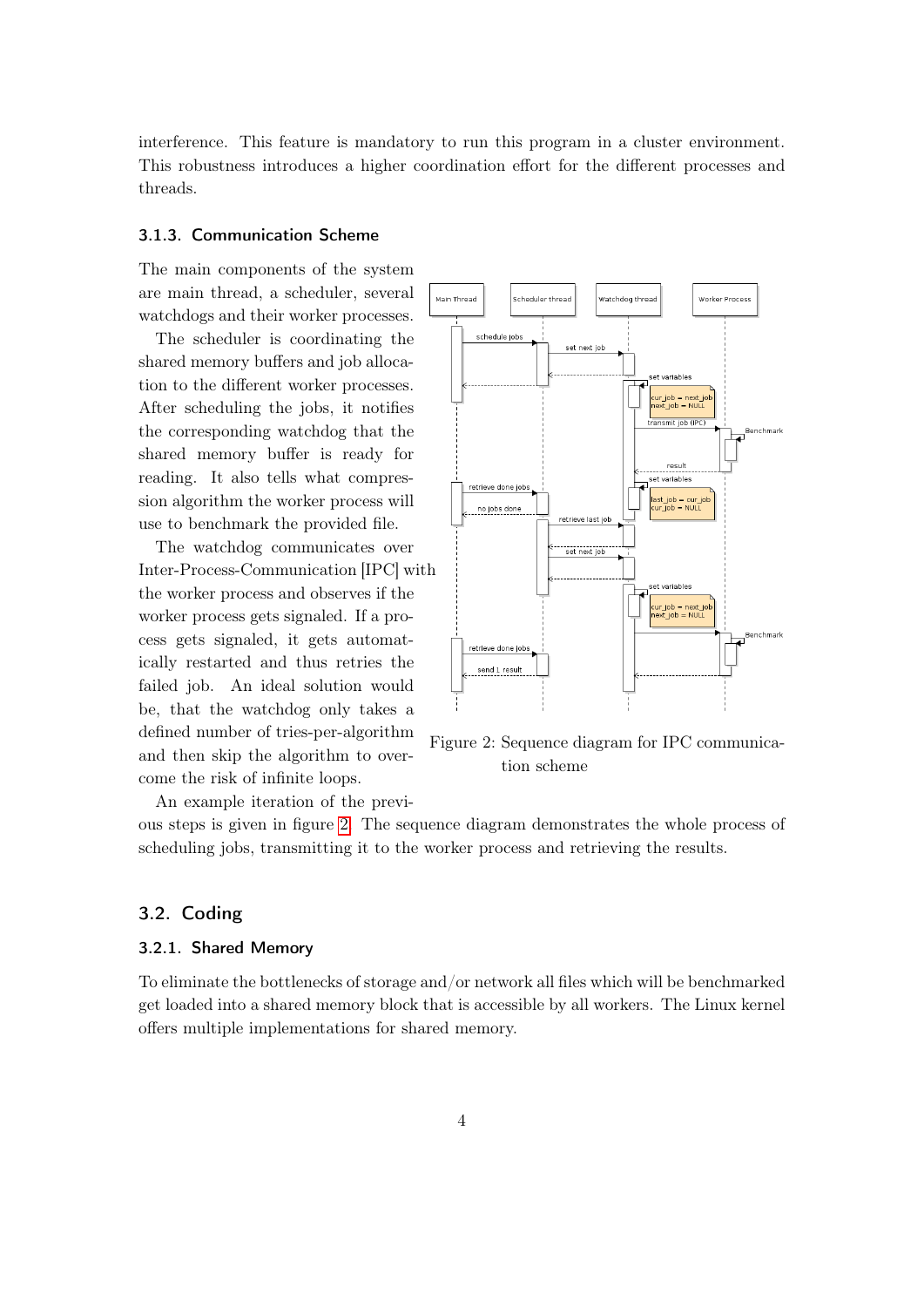Memfd is a new method for fast shared memory. Linux 3.17 introduces this new feature. It does not require a tmpfs mount as well as an shm mount  $2$ . As the man page of memfd implies there is no present libc binding[3](#page-0-0) . Fortunately, it is easy to use Linux syscalls to create a memfd. Listing [1](#page-4-1) shows a wrapper function that does this task.

```
1 static inline long memfd_create (char* name, int flags)
\overline{2}3 long fd = syscall ( _NR_memfd_create, name, flags);
4 check (fd > 0, "failed to create %s memfd file descriptor with 0x%x flags ",
5 name, flags);
6 return fd;
7 error:
8 return -1;
9 \mid \}
```
Listing 1: memfd-wrapper.h

As a fallback, for systems which do not support memfd, the memfd component uses shm open or tmpfile to imitate the behavior of memfd.

```
1 | #if defined (HAVE_LINUX_MEMFD_H) && ! defined (WITHOUT_MEMFD)
2 ctx->fd = memfd_create (path, MFD_ALLOW_SEALING);
3 # elif defined ( HAVE_SHM_OPEN ) && ! defined ( WITHOUT_SHM )
4 ctx ->fd = shm_open (path, O_CREAT | O_RDWR, S_IRUSR | S_IWUSR);
5 #else
6 ctx->fd = fileno (tmpfile ());
7 # endif
```
Listing 2: ocmemfd.c fallback mechanic for systems without memfd support

#### <span id="page-4-0"></span>3.2.2. SQLite Database

The second component of the project is the implementation of the data model discussed in Section [3.1.1.](#page-2-1) One of the key features of the project is the easy evaluation of data generated by this tool. this easy evaluation is achieved through using SQLite as the database backend for the data-model. The structured-query-language offers various possibilities to process the generated information.

To enable queries like "Give me all files compressed with codec c and options  $i, k, j$ ", all results in our database which use the same codec and options need to have a reference to the specific compression id. To maintain this integrity of our data, we need a method to check if a specific combination of codec and option already exists in our data-set. Since such an entry can have n options assigned, we need to dynamically generate a SQL query

 $^{2}$ [https://git.kernel.org/cgit/linux/kernel/git/torvalds/linux.git/commit/?id=](https://git.kernel.org/cgit/linux/kernel/git/torvalds/linux.git/commit/?id=9183df25fe7b194563db3fec6dc3202a5855839c) [9183df25fe7b194563db3fec6dc3202a5855839c](https://git.kernel.org/cgit/linux/kernel/git/torvalds/linux.git/commit/?id=9183df25fe7b194563db3fec6dc3202a5855839c)

 $^3$ [http://man7.org/linux/man-pages/man2/memfd\\_create.2.html](http://man7.org/linux/man-pages/man2/memfd_create.2.html)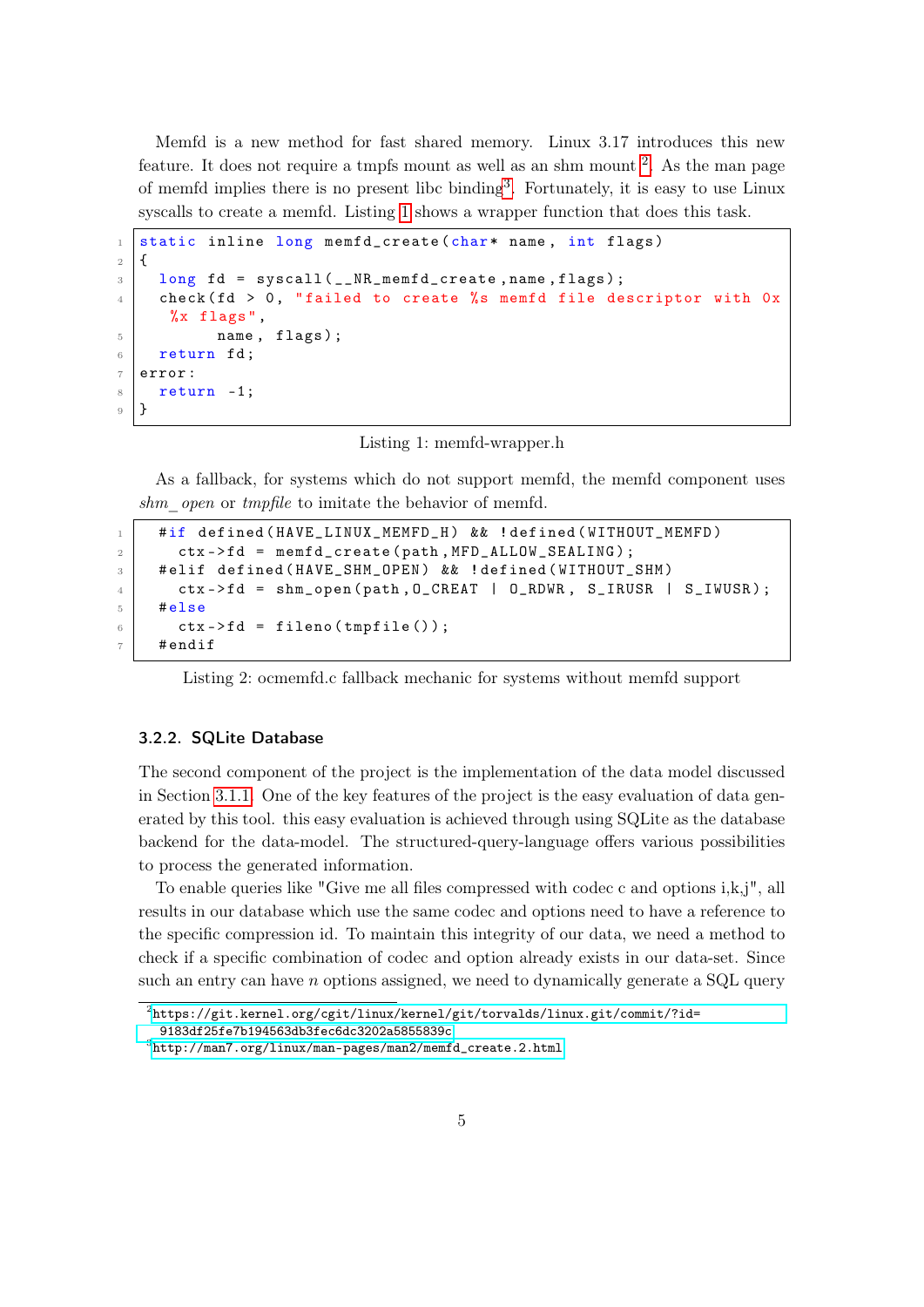that then is executed by the underlying SQL engine to check for an existing compression id.

The basic stub for searching a codec-option combination is shown in Listing [3](#page-5-1)

```
1 char * fmtquerry = "SELECT comp_id, count (comp_id) as foundops"
<sup>2</sup> " FROM compression_option_codec_view "<br>"
WHERE codec id = "d"
\overline{3} \overline{3} \overline{4} \overline{5} \overline{6} \overline{9} \overline{9} \overline{9} \overline{1} \overline{2} \overline{2} \overline{4} \overline{5} \overline{2} \overline{2} \overline{2} \overline{2} \overline{2} \overline{2} \overline{2} \overline{2} \overline{2} \overline{2} \overline{2} \overline{\frac{4}{4} \frac{1}{4} \frac{1}{4} \frac{1}{4} \frac{1}{4} \frac{1}{4} \frac{1}{4} \frac{1}{4} \frac{1}{4} \frac{1}{4} \frac{1}{4} \frac{1}{4} \frac{1}{4} \frac{1}{4} \frac{1}{4} \frac{1}{4} \frac{1}{4} \frac{1}{4} \frac{1}{4} \frac{1}{4} \frac{1}{4} \frac{1}{4} 5 | GROUP BY comp_id"
6 | CRDER BY foundops DESC;";
```
Listing 3: ocdata.c Query to find existing compressions

The placeholder  $\%s$  at line 4 in Listing [3](#page-5-1) gets replaced with a dynamic generated keyvalue query of all *compression options* for this particular compression for which we want to find if there is an existing compression id for it. Listing [4](#page-5-2) displays the key-value format string. Now we only needs to concatenate each key-value pair of the list to one expression which then replaces the placeholder  $\%s$ .

<span id="page-5-2"></span>

| $_1$ char * fmtAnd |  | $=$ "(OP_value = \"%s\" AND OP_name = \"%s\")"; |  |  |  |  |
|--------------------|--|-------------------------------------------------|--|--|--|--|
|--------------------|--|-------------------------------------------------|--|--|--|--|

Listing 4: ocdata.c key-value expression

This constructed query is then executed in *ocdata* get comp  $id(codataContext * ctx,$  $\textit{ocdataCompression}$ <sup>\*</sup> compression) function call. This function gets called every time a new result comes from a worker. This could be avoided if the result would be cached for each combination. The performance gain by this optimization is compared to its programming effort not relevant enough for this particular use case. The program spends its most time in the compression algorithms. It may be covered in future releases of this software.

#### <span id="page-5-0"></span>3.2.3. Interprocess communication

The third component of open compress benchmark is the IPC communication. It provides pthread like control over child processes. The main function primitive is

```
1 ocschedProcessContext * ocsched_fork_process ( ocschedFunction
   work_function, char* childname, void* data)
```
Listing 5: ocsched.c forking primitive

The function takes care of the opening and closing of communication pipes between the primary process and its children. The main benefit of this approach is the ability to change the forking behavior of the children. One might change the implementation to a UNIX socket communication. The process creation function also allocates a POSIX message queue which is currently not used as of this writing.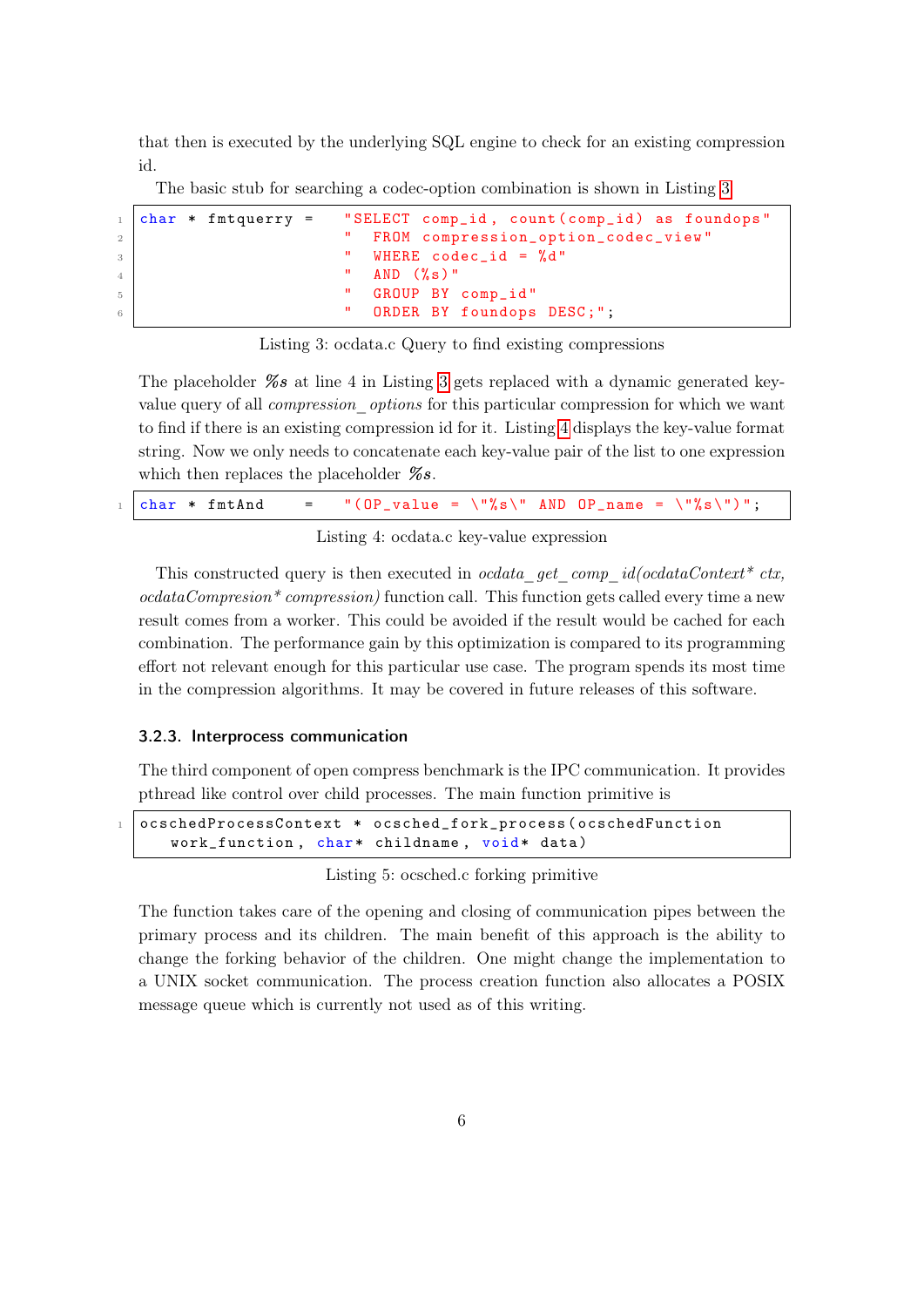The component also provides primitives for sending and receiving messages. To efficiently communicate with formatted strings used in printf, it also has a printf syntax compatible function shown in Listing [6](#page-6-1)

<span id="page-6-1"></span>ocsched\_printf ( ocschedProcessContext \* ctx, char \* fmtstr, ... ) }

Listing 6: ocsched.c printf call for IPC

To maintain testability this component only contains process forking and communication functions. This also enables to change used backend of the Operating system or even port it to platforms like Windows, Mac OS or BSD.

#### <span id="page-6-0"></span>3.2.4. Benchmark Process

The benchmark component combines all three previous components. The IPC module is used for the separation of main process and benchmark processes as stated in section [3.1.3.](#page-3-0) The main process hosts the scheduler thread and the watchdog threads. Each worker process has its own watchdog thread to monitor its state and restarts, if an error occurs.

| Algorithm 1: compression                                                                                                                                                             | Algorithm 2: decompression                                                                                                                                                                          |  |  |
|--------------------------------------------------------------------------------------------------------------------------------------------------------------------------------------|-----------------------------------------------------------------------------------------------------------------------------------------------------------------------------------------------------|--|--|
| Data: bytestream                                                                                                                                                                     | Data: bytestream                                                                                                                                                                                    |  |  |
| <b>Result:</b> runtime                                                                                                                                                               | <b>Result:</b> runtime                                                                                                                                                                              |  |  |
| while runtime $\langle 1 \text{ second do} \rangle$<br>start timer<br>compress(bytestream)<br>stop timer<br>add needed time to runtime<br>end<br>divide runtime by compression cyles | while runtime $\langle 1 \text{ second } d\mathbf{0} \rangle$<br>start timer<br>decompress(bytestream)<br>stop timer<br>add needed time to runtime<br>end<br>divide runtime by decompression cycles |  |  |

<span id="page-6-3"></span><span id="page-6-2"></span>The benchmark measures the time spent in the individual algorithm implementation supplied by squash. To accommodate small fluctuations for smaller files the compression/decompression is repeated until 1 second of total runtime is reached. The process is sketched in Algorithm [1](#page-6-2) and [2](#page-6-3)

The scheduler takes care of starting watchdogs according to worker count given by parameter. It then receives a file set and a list of codecs to test. These file codec pairs get transformed into jobs. Before scheduling a job to a worker it checks if the file of the job is loaded into memory, if not it feeds the file into a shared memory context provided by ocmemfd. After the file is loaded into its buffer, the scheduler begins to feed each worker with a job until there is no more job available for the loaded file. The buffer then gets released and continues with the next file in queue.

The watchdog takes care of the communication to and from his associated worker process. Experimental compression algorithms can sometimes segfault on some files, to accommodate this the watchdog constantly monitors the state of its process and, if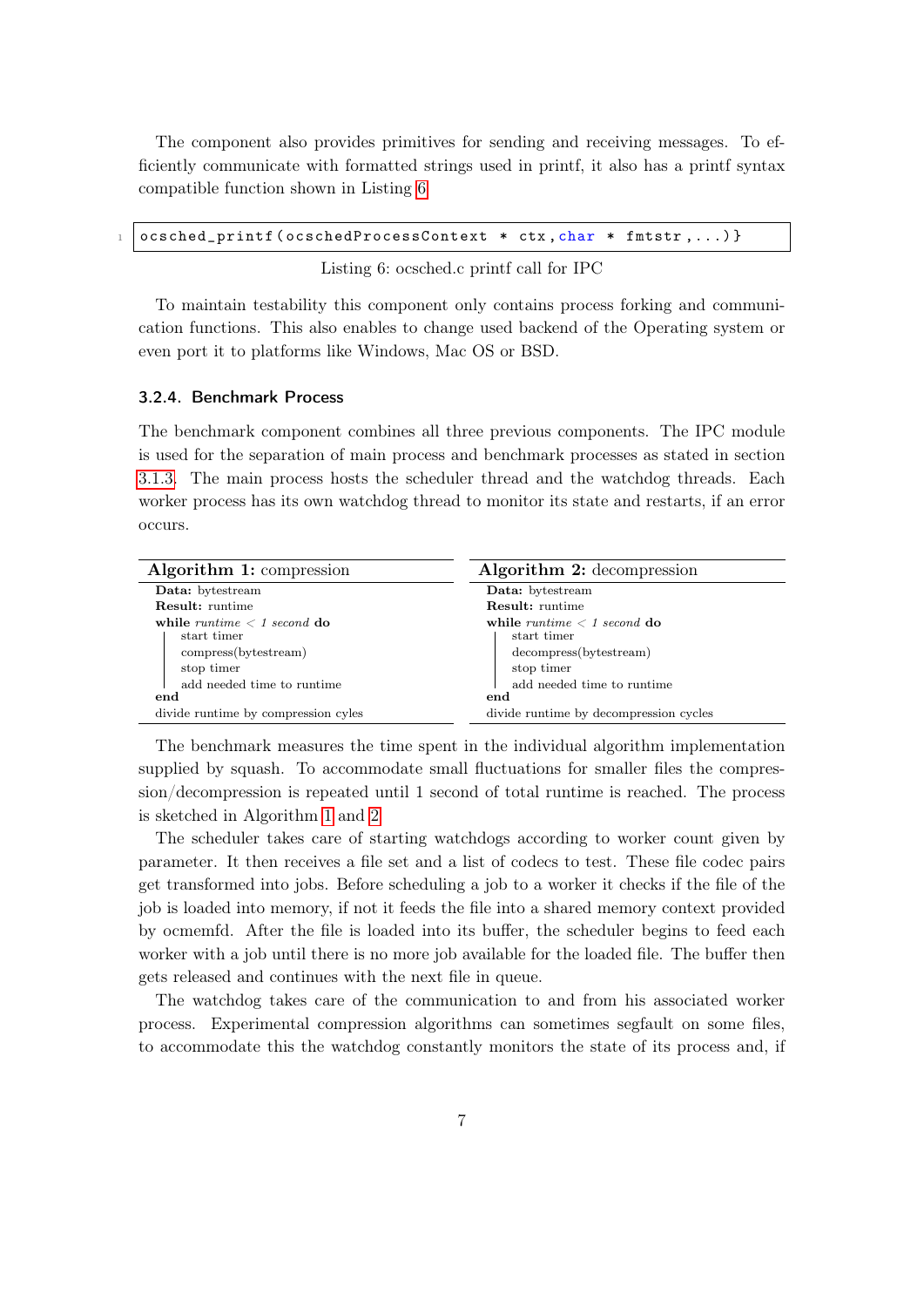needed, restarts the worker and retry the file. This process is then repeated up to 3 times. After 3 tries the watchdog gives up this algorithm and requests a new job from the scheduler.

#### <span id="page-7-0"></span>3.3. Usage and Examples

For demonstration purpose the squash benchmark testset of files  $4$  was used to show how this project can be used to choose an appropriate algorithm. To start the benchmarking process the program needs:

- A directory, in which all files will be benchmarked
- A location of the database file, in which the results get stored
- A set of algorithms that will be tested
- A worker count

The worker count influences the quality and the runtime of the benchmark. To get fast insight if a file set is compressible the worker count should be set to around the amount of real cores in the system. To get the most precise results setting the worker count to 1 is more feasible.

Given the test set of files of the squash benchmark we want to have a fast insight by what factor storage capacity could be increased by compression at filesystem level. To accomplish this goal we start the benchmarking tool with the first line shown in Listing [7.](#page-7-1)

```
_1 ./ocbench -c "all" -n 4 -d ./squash-benchmark-files -D results -4
     cores . sqlite
2 ./evaluateResults results-4 cores.sqlite
```
Listing 7: Benchmark of the squash test set files

In the second line of Listing [7](#page-7-1) the evaluation script that comes with ocbench gets executed and generates comma-separated values files for the benchmark results of the sqlite database and also some basic gnuplot graphs, an example is shown in Figure [3](#page-8-0)

The generated graphs only display algorithms in the squash suite which are capable of at least 10 MB/s write throughput, since having a good compression ratio with low data rate is not practical for compression at filesystem level.

The algorithm name structure in Figure [3](#page-8-0) is (plugin-name)-(codec-name). Some of the listed algorithms are headless versions. As an example: lz4-lz4 contains header information in the compression stream  $1z4$ -1z4-raw does not have them<sup>[5](#page-0-0)</sup>. These information

 $^4$ <https://github.com/quixdb/squash-benchmark>

 $^5$ <https://github.com/quixdb/squash/blob/master/plugins/lz4/lz4.md>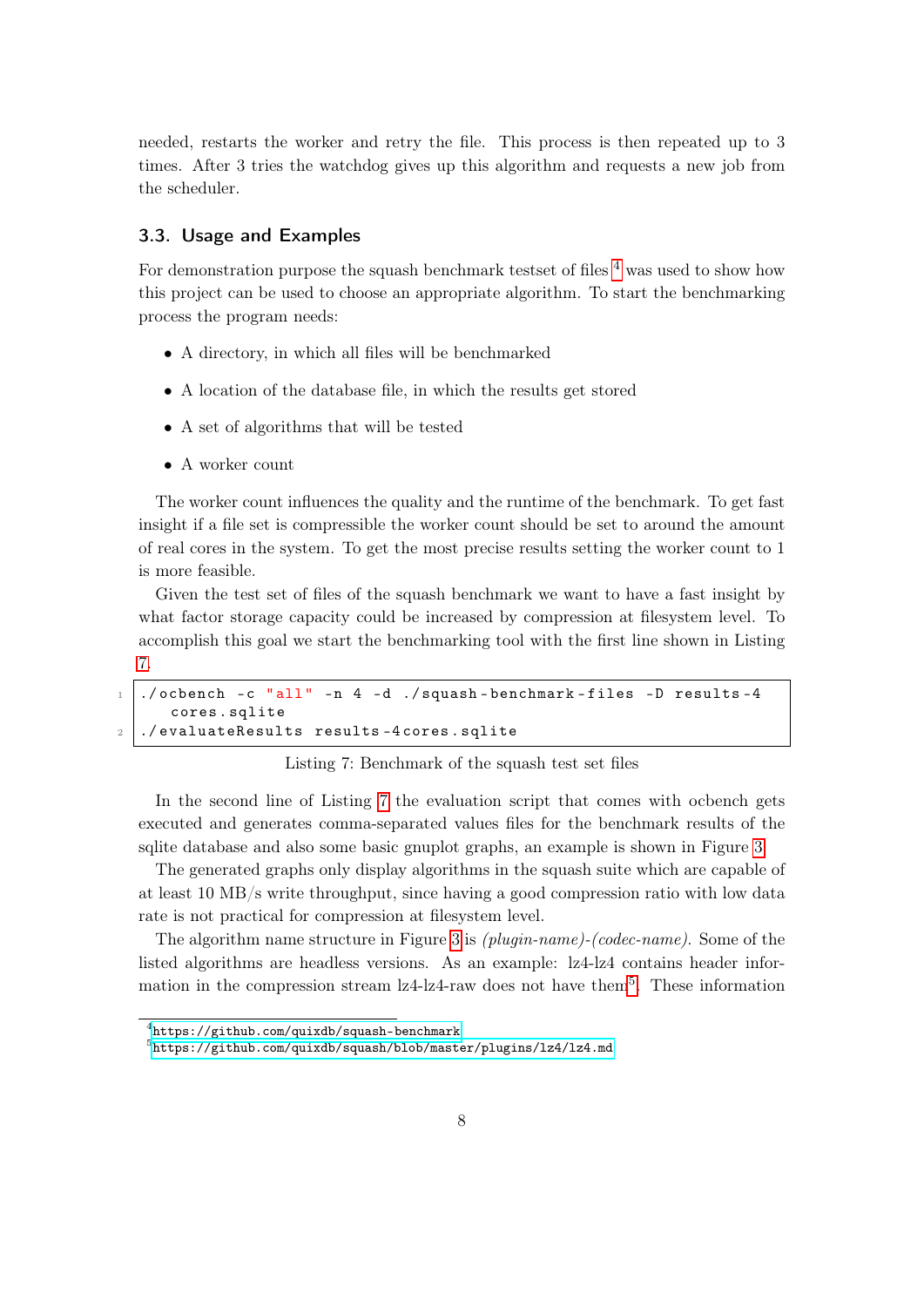

<span id="page-8-0"></span>Figure 3: Compression speed / Compression Ratio comparison

are documented in the squash api<sup>[6](#page-0-0)</sup>. Note: some information in this API applies only for the 0.7 branch of squash. squash 0.8 adds various new codec variations (with/without header).

Snappy<sup>[7](#page-0-0)</sup> is a compression library that aims high throughput by acceptable compression ratios. Snappy is maintained by google and is used in their "BigTable" and "MapReduce" applications.

Gipfeli<sup>[8](#page-0-0)</sup> is also a library that aims for high throughput rates and is also from Google. It claims to be about 5 times faster than zlib. The results in Figure [3](#page-8-0) emphasize this claim since zlib did not even get 10MB/s compression speed to get listed.

Quicklz<sup>[9](#page-0-0)</sup> claims to be the fastest compression library. It supports streaming of very small chunks (200 to 300 bytes). In this benchmark run for the set of files their claim being the fastest is not confirmed, but may apply for other files.

At the current development state of this project only the default configuration of each compression algorithm is used. It is planed to add these features in a later version of open compress benchmark.

If we look at Figure [3](#page-8-0) the algorithms gipfeli and quicklz perform very good (above our 100 MB/s I/O limit). Gipfeli has a ratio of 2.62 and 116 MB/s average speed. Quicklz has a ratio of 2.44 and 127 MB/s average speed.

 $^6$ <https://quixdb.github.io/squash/api/c/index.html>

<sup>7</sup> <https://google.github.io/snappy/>

<sup>8</sup> <https://github.com/google/gipfeli>

<sup>9</sup> <http://www.quicklz.com/>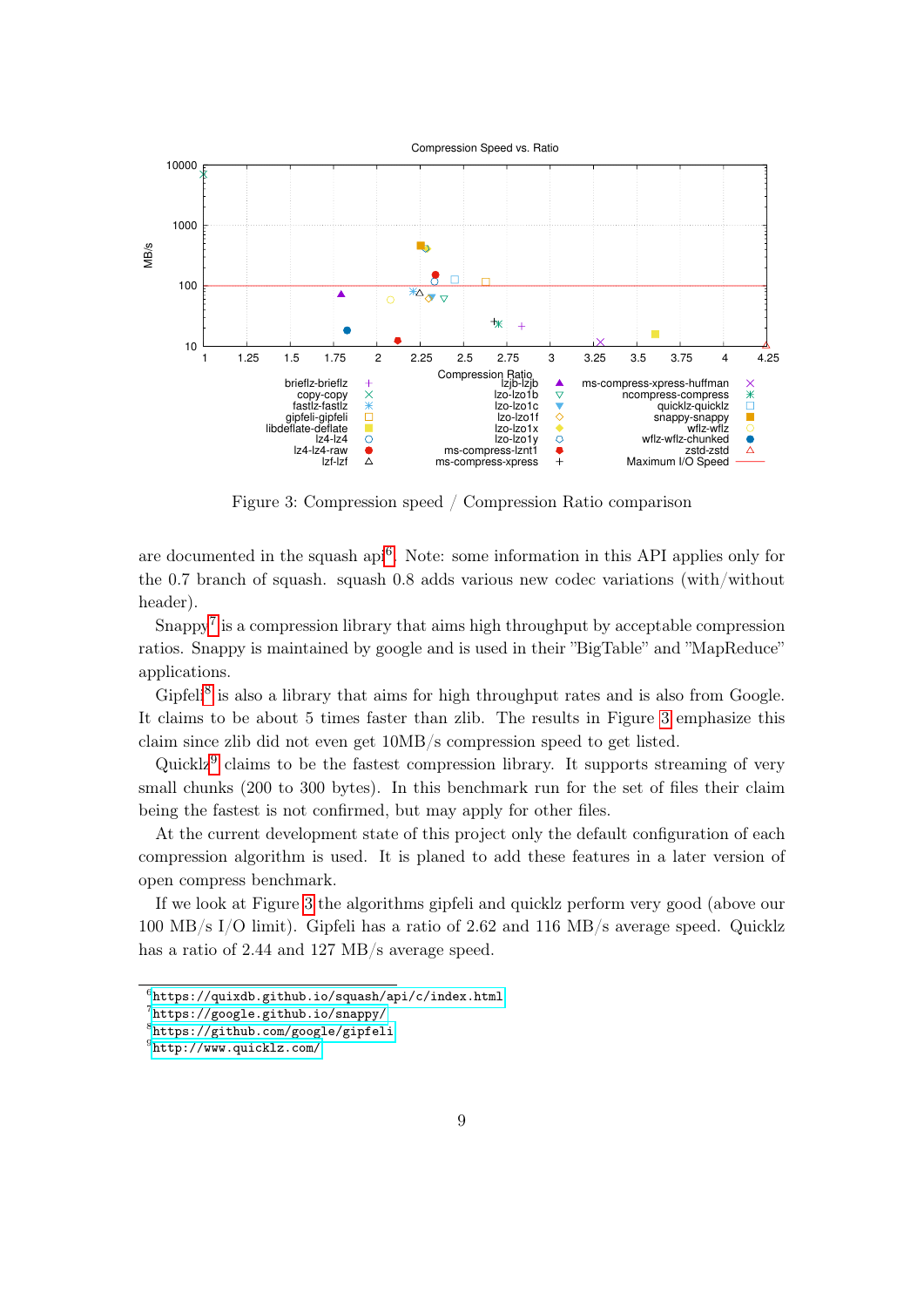| Algorithm | Ratio | Min speed            | Avg speed             | Max speed              |
|-----------|-------|----------------------|-----------------------|------------------------|
| gipfeli   | 2.62  | $48.36$ MB/s         | $116 \text{ MB/s}$    | $885.24 \text{ MB/s}$  |
| quicklz   | 2.44  | $65.67 \text{ MB/s}$ | $127 \text{ MB/s}$    | $455.93$ MB/s          |
| snappy    | 2.25  | $52.94 \text{ MB/s}$ | $462.21 \text{ MB/s}$ | $7689.62 \text{ MB/s}$ |

<span id="page-9-1"></span>Table 1: Compression statistic of 3 algorithms (1 Core)

Another interesting metric is also minimum and maximum speed of each algorithm which is shown in Table [1.](#page-9-1) By looking at the minimum speed we encounter that quicklz offer an 25 % higher worst case performance than gipfeli by only a reduction of 7.5 % of its compression ratio. If a higher average and maximum performance is wanted snappy seems to be a good choice given its good compression ratio of 2.25.

| Algorithm | Ratio | Min speed             | Avg speed              | Max speed               |
|-----------|-------|-----------------------|------------------------|-------------------------|
| gipfeli   | 2.62  | $580.31$ MB/s         | 1392 MB/s              | $10622 \text{ MB/s}$    |
| quicklz   | 2.44  | $788.04 \text{ MB/s}$ | $1524 \text{ MB/s}$    | $5471.16 \text{ MB/s}$  |
| snappy    | 2.25  | $635.28$ MB/s         | $5546.51 \text{ MB/s}$ | $92275.44 \text{ MB/s}$ |

<span id="page-9-2"></span>Table 2: Compression statistic of 3 algorithms (12 Cores)

One should also take into account that at filesystem level the cores used for compression can and should be higher than this single core benchmark shows. If we take as an example a 12 Core / 24 Thread machine we can have 12 concurrent streams (if the compression algorithm does not support multithreading) which results in the overall throughput in Table [2.](#page-9-2) With quicklz we can than already utilize two SATA-3 SSD's to their full link speed.

### <span id="page-9-0"></span>4. Conclusion & Future work

In this current state of development the tool already serves most of its requirements. As shown in Section [3.3](#page-7-0) it is very useful to get an insight if for a given fileset filesystem compression could achieve an increasement of capacity and throughput.

The program is missing some key features to be considered production ready and usable for all compression benchmark purposes. It currently lacks the ability to split a file into chunks, so it is not able to process large files that would fill the entire memory. The evaluation tools will also need some more work to better support the finding of a suitable algorithm.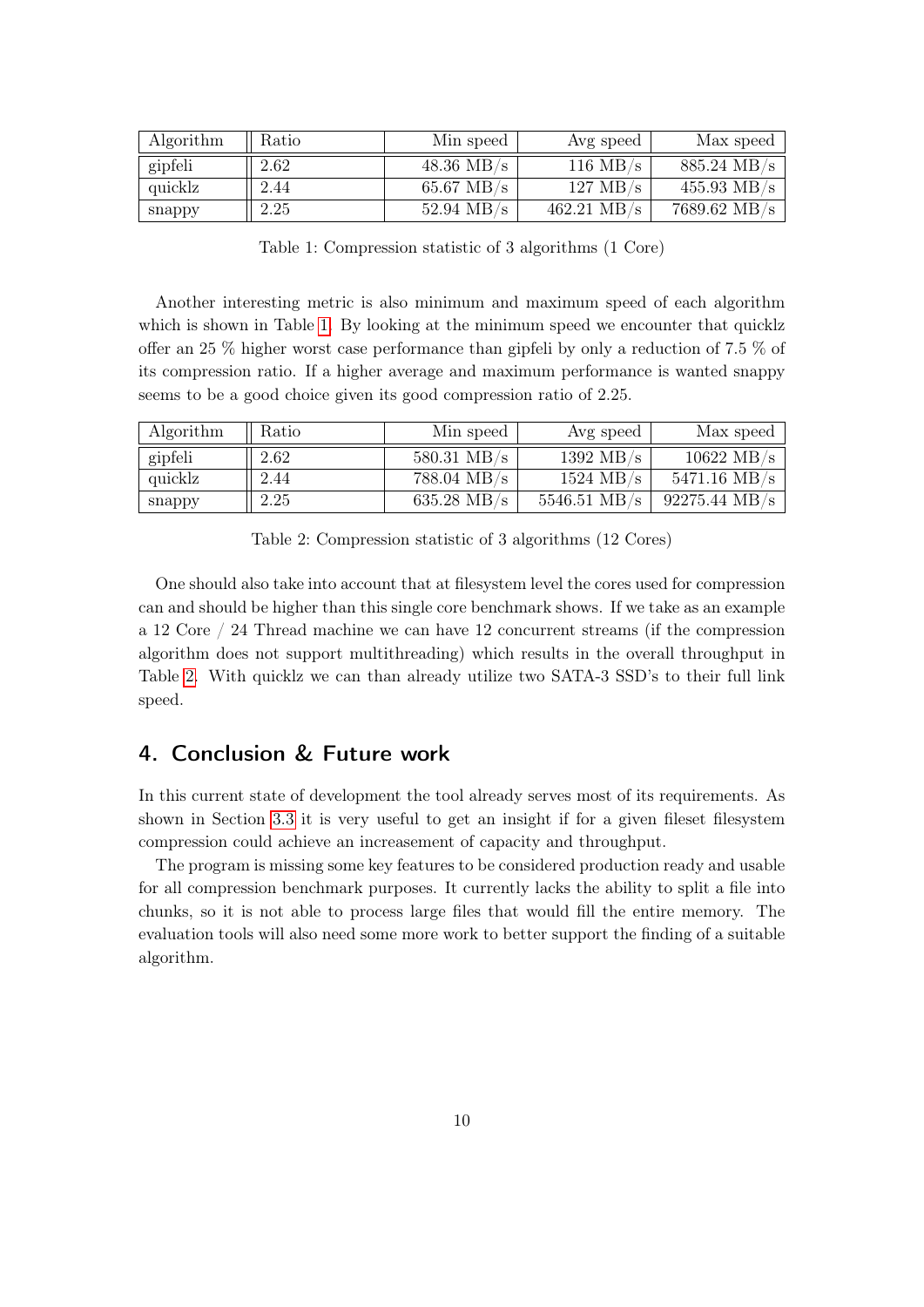# References

<span id="page-10-0"></span>[KKL16] Michael Kuhn, Julian Kunkel, and Thomas Ludwig. "Data Compression for Climate Data". In: Supercomputing frontiers and innovations 3.1 (2016). issn: 2313-8734. url: <http://superfri.org/superfri/article/view/101>.